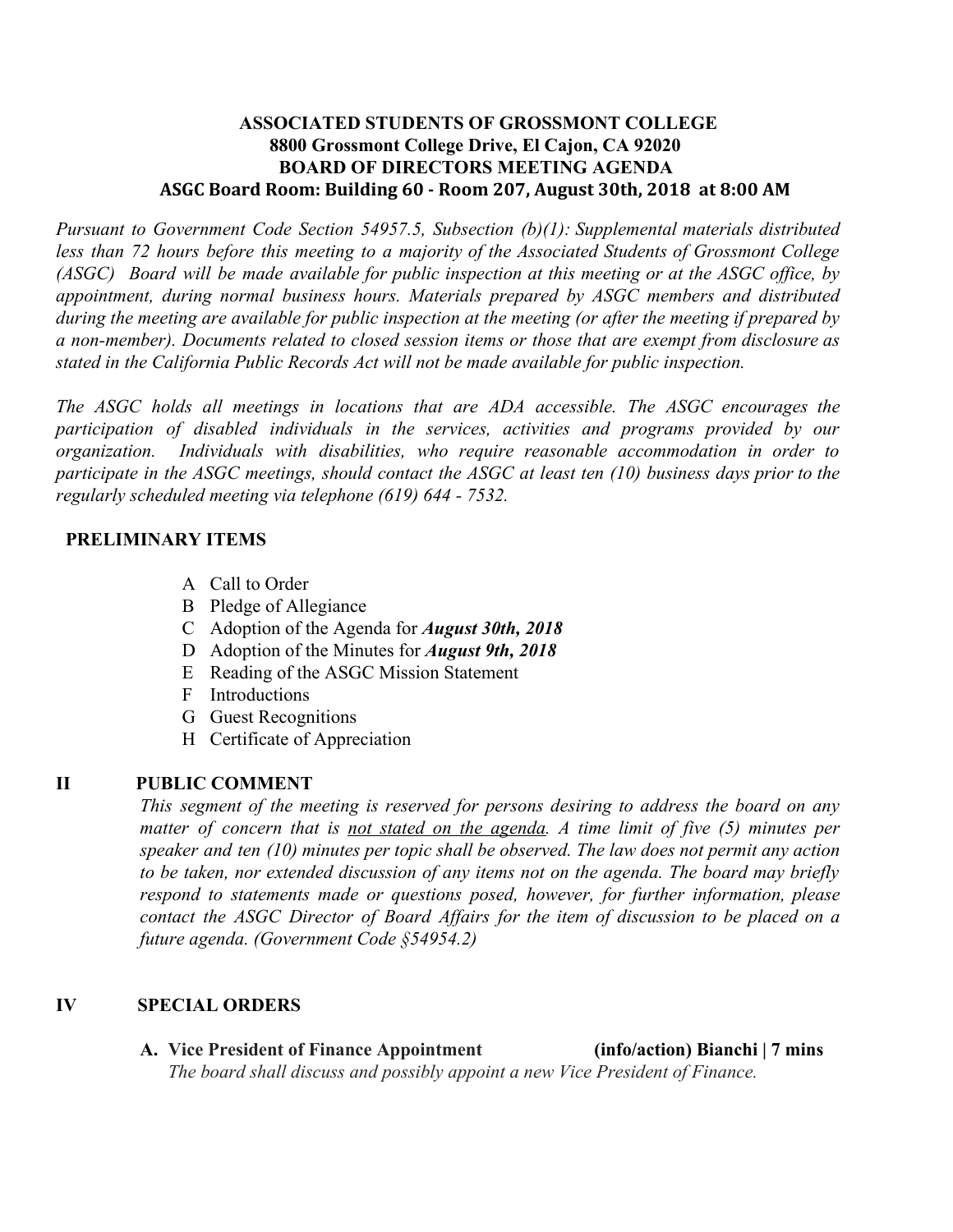**B. Executive Vice President Appointment (info/action) Bianchi | 7 mins** *The board shall discuss and possibly appoint a new Executive Vice President.*

## **V UNFINISHED BUSINESS**

#### **A. Benefit Sticker Marketing (info) Ayala | 5 mins**

*The board shall discuss and possibly come up with ideas on how to franchise the ASGC Benefit Stickers to Grossmont College students.*

## **VI NEW BUSINESS**

- **A. Mission and Vision Presentation (info/action) Bianchi | 10 minutes** *The board shall discuss and possibly approve of the new Vision and Mission Statements presented by Denise Schulmeyer.*
- **B. Approval of a Member (info/action) Bianchi | 5 mins** *The board shall discuss and possibly approve Sinan Kamil to become a Board Member.*
- **C. Approval of a Member (info/action) Bianchi | 5 mins** *The board shall discuss and possibly approve Robert Rono to become a Board Member.*

## **VII STUDENT REPRESENTATION FEE**

**A. California Nursing Students' Association Convention (info/action) Bianchi | 5 mins** *The board shall discuss and possibly approve up to \$3000 from the Student Representation Fee for CNSA Club to attend the 2018 California Nursing Students' Association Convention: Innovate, Engage, Lead from October 5th-7th, 2018 in Visalia, CA.*

# **III REPORTS (2 min each Member)**

- A Director of Website Development (Vacant)
- B Director of Publicity (Vacant)
- C Director of Campus Activities (Vacant)
- D Director of Board Affairs (Vacant)
- E Director of Student Legislation (Vacant)
- F Board Members
- G Vice President of Finance (Vacant)
- H Executive Vice President (Vacant)
- I Student Trustee
- J Advisor
- K President

## **VIII INFORMAL DISCUSSION**